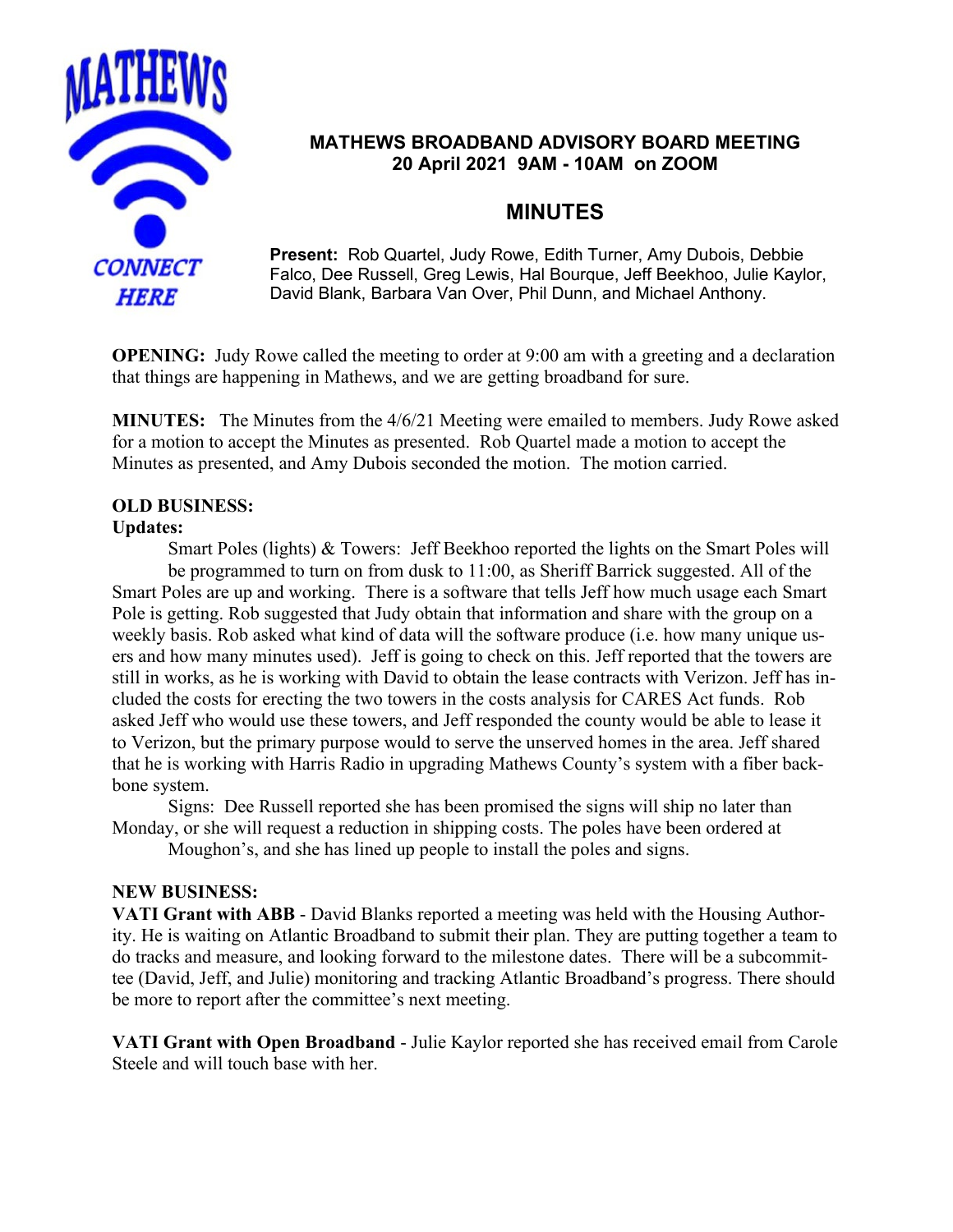**Stakeholder Focus Groups**: Judy reported the Public Schools group met and some really great information came out from the meeting (i.e. a parent reported issues with four children using devices in the home at the same time caused lagging for some and no issues for the other two students). The issue of internships came up, and as a result there is the potential for virtual internships in the future. This was an interchange between Cynthia Hayes and Barbara Van Over, a retired administrator from Northern Virginia. The second Public School Brainstorming Session will be held today at 2:00 PM on Zoom.

**Bank of America Building**: Judy reported that Hal Bourque called her about the Bank of America building. Hal asked members to spread the word about the availability of half of the building for lease, and requested we direct anyone interested to contact him. Judy noted that Hal is head of the Economic Development Authority.

**Telemedicine and Digital Learning Grant** (USDA) Judy attended one of the webinars and will be attending another this afternoon. She will report back to the group at the next meeting.

**Digital Literacy at Old Peninsula Schoolhouse**: Judy is looking for volunteers to help provide some digital literacy instruction at the Old Peninsula Schoolhouse. Please let Judy know if you are interested or know someone who would help. Judy noted this is one of the things the group had hoped we would be able to do in placing a Smart Pole there.

**Salute to Randy Applegate**: Judy learned yesterday that Chuck Huntley had gotten a lot of the technology done in the Harry Ward Auditorium (cameras installed). Randy Applegate (Teacher of the Year) has been providing instruction on how to use the newly installed equipment that was funded by CARES Act money. Judy would like to partner with Randy and his students in recording and broadcasting School Board and Board of Supervisor's meetings. Judy salutes Randy Applegate for all the work he has done to help with Mathews County's broadband mission.

**Next steps**: Jeff Beekhoo reported in the next couple weeks we be looking at getting a final cost analysis for getting broadband access for sthe rest of the unserved homes in Mathews County. He wanted the group to know there is another round of CARES money coming in approximately three weeks: round one can only be used for labor and not for broadband at all, and round two can be used for broadband services (next year). We have to make a decision on how we can fund these areas of unserved homes, and present to the Board of Supervisors the cost that it will take to bring full coverage to Mathews. Then this group can decide if we need to apply for additional grants. Rob asked Jeff if there is funding for telehealth in the CARES Act funding, and Jeff responded yes, but not in round one of the funding that is coming up.

**Other Business:** Michael Anthony asked Jeff if he heard him correctly in that Atlantic Broadband is going to bring fiber to every home, and Jeff responded that is the hope. Judy noted that between the two grants, this will involve 600 homes. Judy noted Atlantic Broadband workers have been in the area measuring.

**ADJOURN:** There being no further business, the meeting was adjourned.

## CALENDAR: